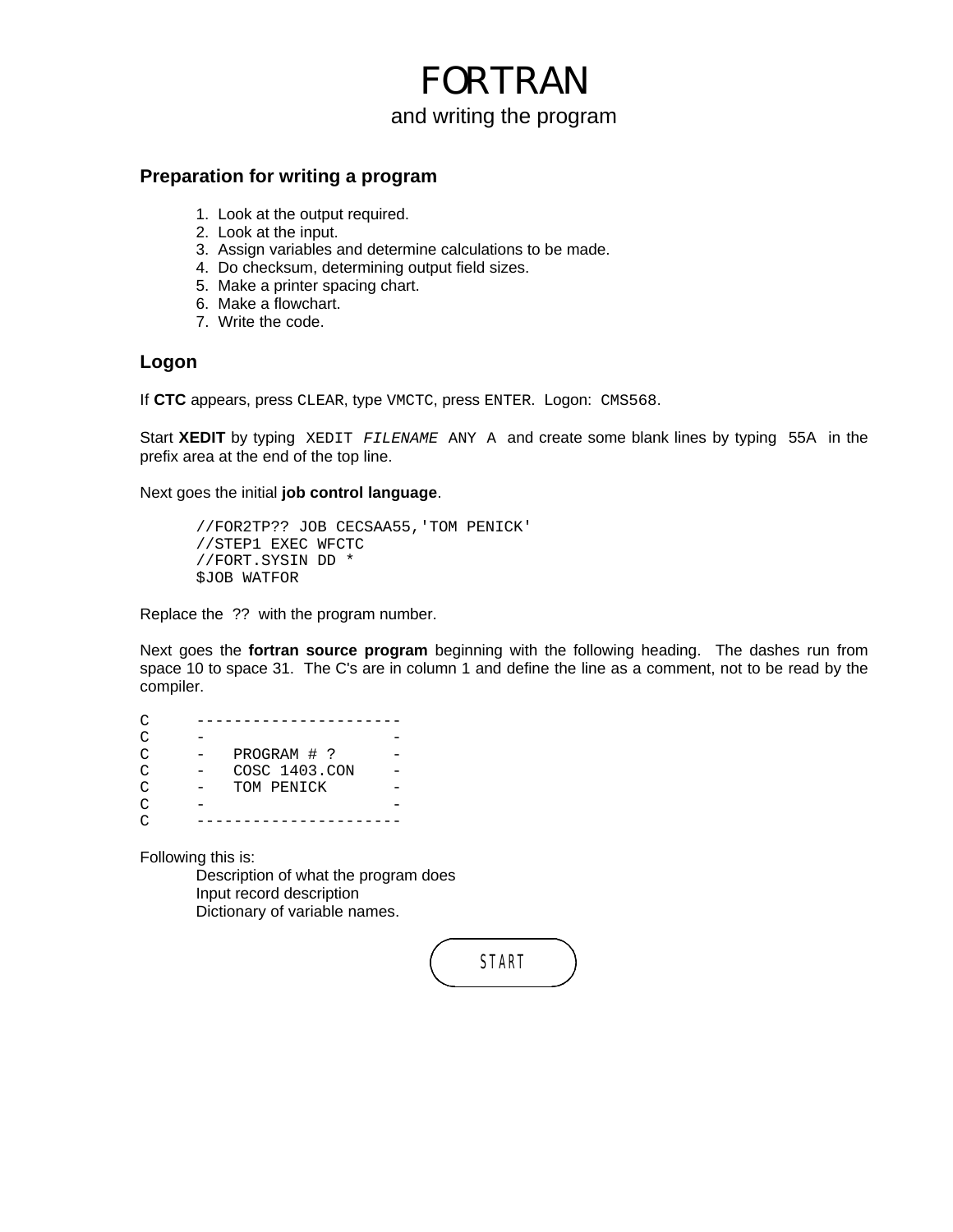### **CREATE** AN ARRAY

If the program has an array(s) it must be created next. The following statement creates a singledimensional and a two-dimensional array.

DIMENSION NRAY(8), IRAY(10,12)

For the array "IRAY", 10 is the number of rows, and 12 is the number of columns. (The space in front of IRAY is unnecessary.) These numbers are called the **subscript**.

**Subscripts** may be written in the following integer forms:

| constant variable + constant |                     |  | constant * variable + constant |  |
|------------------------------|---------------------|--|--------------------------------|--|
| variable variable – constant |                     |  | constant * variable - constant |  |
|                              | constant * variable |  |                                |  |

Set **Accumulators and Counters** to zero or one. Variables must have a value before they can be used.



#### **The WRITE statement**



12 WRITE(6,111)VAR1,VAR2,IVAR3

The word *WRITE* begins in column 7. The number 12 in this case is an optional **heading** and ends in column 5. The number 6 refers to the printer. The number 111 refers to the heading of the corresponding FORMAT statement. If there are variables to be written, they follow the parenthesis. Our printer can print 132 spaces on the line.

#### **The FORMAT statement**

111 FORMAT(1H1,100X,'TOM PENICK'/1H0,8X,2(F5.2,8X),I4)

The 111 ends in column 5 and is a **heading** which identifies the format statement with an appropriate write or read statement. Columns 1-5 may be used for the heading. FORMAT begins in column 7. The FORMAT statement must not extend past space number 72, but may be **carried over** to the next line (up to 5 lines total) by placing any character (except zero) in space 6 of the line of continuation. Columns 73-80 are reserved for sequence numbers (from the days of punched cards) and we do not use them.

If the format statement is associated with a WRITE statement, the first statement after the open parenthesis must be carriage control. If the format statement is associated with a READ statement, there is no carriage control. Statements are separated by commas. The statement 100X means to skip 100 spaces.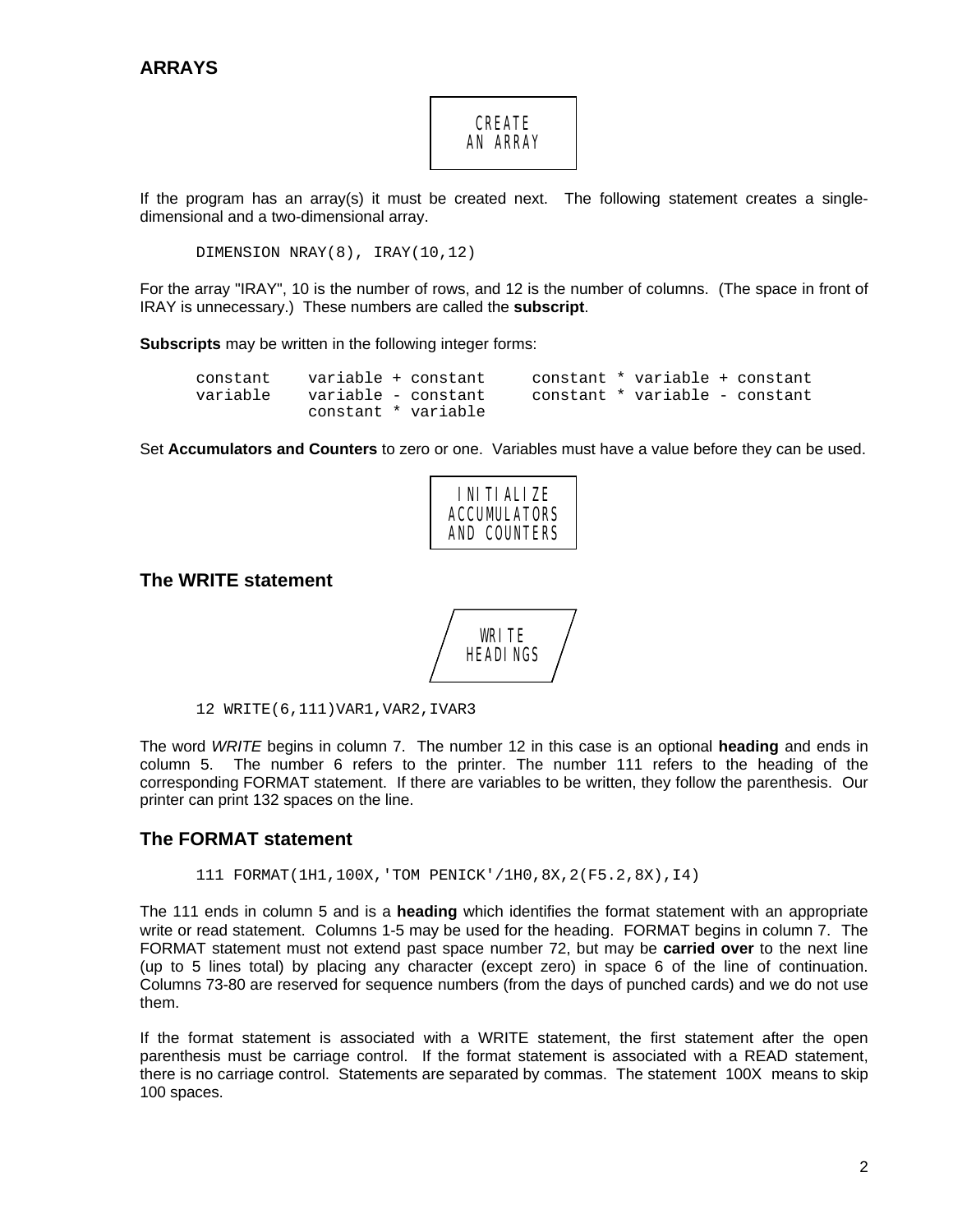Characters and spaces enclosed in **single quotes** are printed as is. If it is necessary to print a single quote, then an alternate method is used. For example to instruct the printer to print DAN'S GRILL the format statement would include ,11HDAN'S GRILL, where 11H means to print the next 11 characters as is. This is called a **holorith**.

A forward slash preceeds each **carriage control statement** except the initial one and takes the place of a comma. The statement ,  $2(F5.2, 8X)$ , means to perform the statements within the parenthesis 2 times.

F5.2 is a **field descriptor** that means to print the **real number variable** given in the WRITE statement with two decimal places allowing for a field of 5 spaces counting the decimal. There must be at least one digit on each side of the decimal, so an F2.2 would not be valid. I4 is another **field descriptor** that means to print the **integer variable** given in the WRITE statement in a field of 4 spaces. If there is an insufficient number of field descriptors in the FORMAT statement to handle the number of variables given in the WRITE or READ statement, the computer will return to the beginning of the FORMAT statement and start using them over.

#### **Carriage control**

- $1H+ 0$  lines (type over)
- 1H 1 line (single space)
- 1H0 2 lines (double space)
- 1H- 3 lines
- 1H1 top of next page

#### **The READ statement**

READ A RECORD

11 READ(5,112,END=900)VAR1,VAR2

The number 11 ends in column 5 and is a **heading** which serves as a locator for this statement. Columns 1-5 may be used for the heading. READ begins in column 7. The READ statement must not extend past space number 72, but may be **carried over** to the next line (up to 5 lines total) by placing any character (except zero) in space 6 of the line of continuation. Columns 73-80 are reserved for sequence numbers (from the days of punched cards) and we do not use them.

The number 5 refers to the source of the data to be read (the program is the source in this case). The number 112 identifies the format statement to which this statement relates. END=900 instructs the program to go to heading 900 in the event all records have been read. VAR1,VAR2 are real number variables to be given the values read. The format statement that goes with the read statement will not have carriage control. It will identify the location and field sizes of the data to be read into the variable names. Real number data may be **written without decimals**. For example, if the data consists of 4 digit numbers without decimals to be read in as real numbers with the last two digits following a decimal, the format statement would describe them as F4.2. If the same numbers were to be printed using a write statement, its corresponding format statement would describe them as F5.2. If there is already a decimal in the data that is read, then that decimal will be used rather than the one specified in the field descriptor.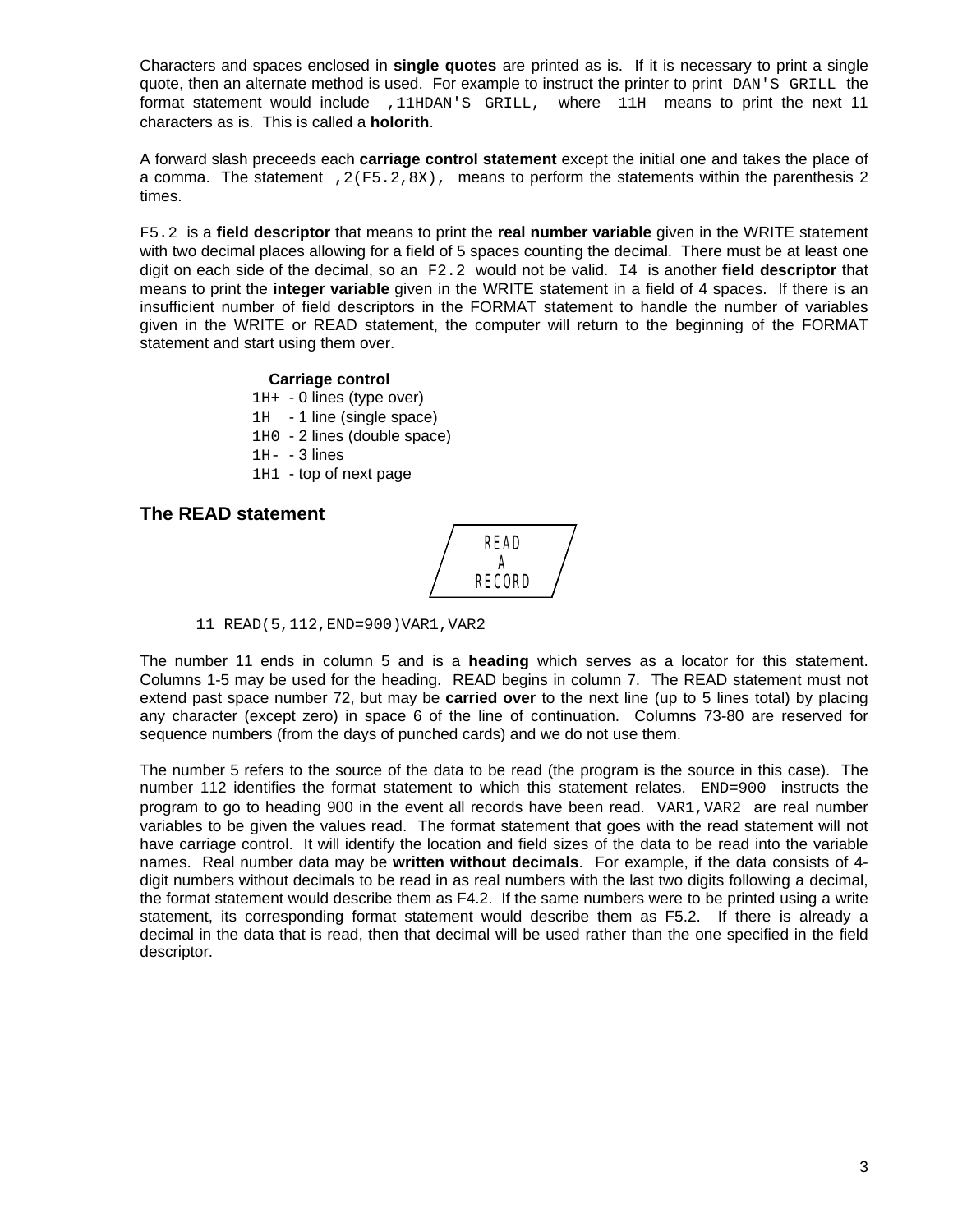**The Preread statement** is used to read a record before reading the rest of the data. This example reads in the date and then writes it:

 READ(5,50)MO,IDA,IYR 50 FORMAT(3I2) WRITE(6,100)MO,IDA,IYR 100 FORMAT(1H1,10X,I2,'/',I2,'/',I2)

The date would have to be the first line of data following the  $\epsilon$  ENTRY, with the rest of the data beginning on the second line.

**Reading text.** A read statemtnt can be used to load text into memory. Each 32-bit memory location can store up to 4 letters in EBCDIC code.

 READ(5,100)N 100 FORMAT(1A4) . . . . . . . . Read one 4-letter word. DIMENSION  $N(6)$  . . . . . . . Create an array "N" of 6 memory locations.  $READ(5,200)(N(I),I=1,6)$ 200 FORMAT (6A4) . . . . . . . . . Read six 4-letter words.

#### **The DATA statement**

is used to load multiple values into multiple variables.

DATA A,B,C,N/0.0,2.0,3.3,4/

In this statement, the four variables preceeding the first / are loaded with the four values following. In the statement below, the array, IRAY(5,5) is filled with zeros:

DATA IRAY/25\*0/

The variables and arrays ahead of the / are filled with whatever values and multiple values are listed to the right of the first  $/$  in the order that they appear. The  $/$  at the end is mandatory.

A data statement can be used to load **text** into memory (stored in EBCDIC code), with a maximum of 4 letters per 32-bit memory location.

DATA N/'FITZ'/

#### **The GO TO statement**

The **Computed GO TO** is typically used for menus or when reading records of different types that require processing in different ways.

 $NUM=3$ GO TO(50,60,80,20,20,20),NUM

This statement results in a "GO TO 80" because 80 is the third value in the list and NUM=3. This statement could fall through if NUM was equal to 0 or 7, for example.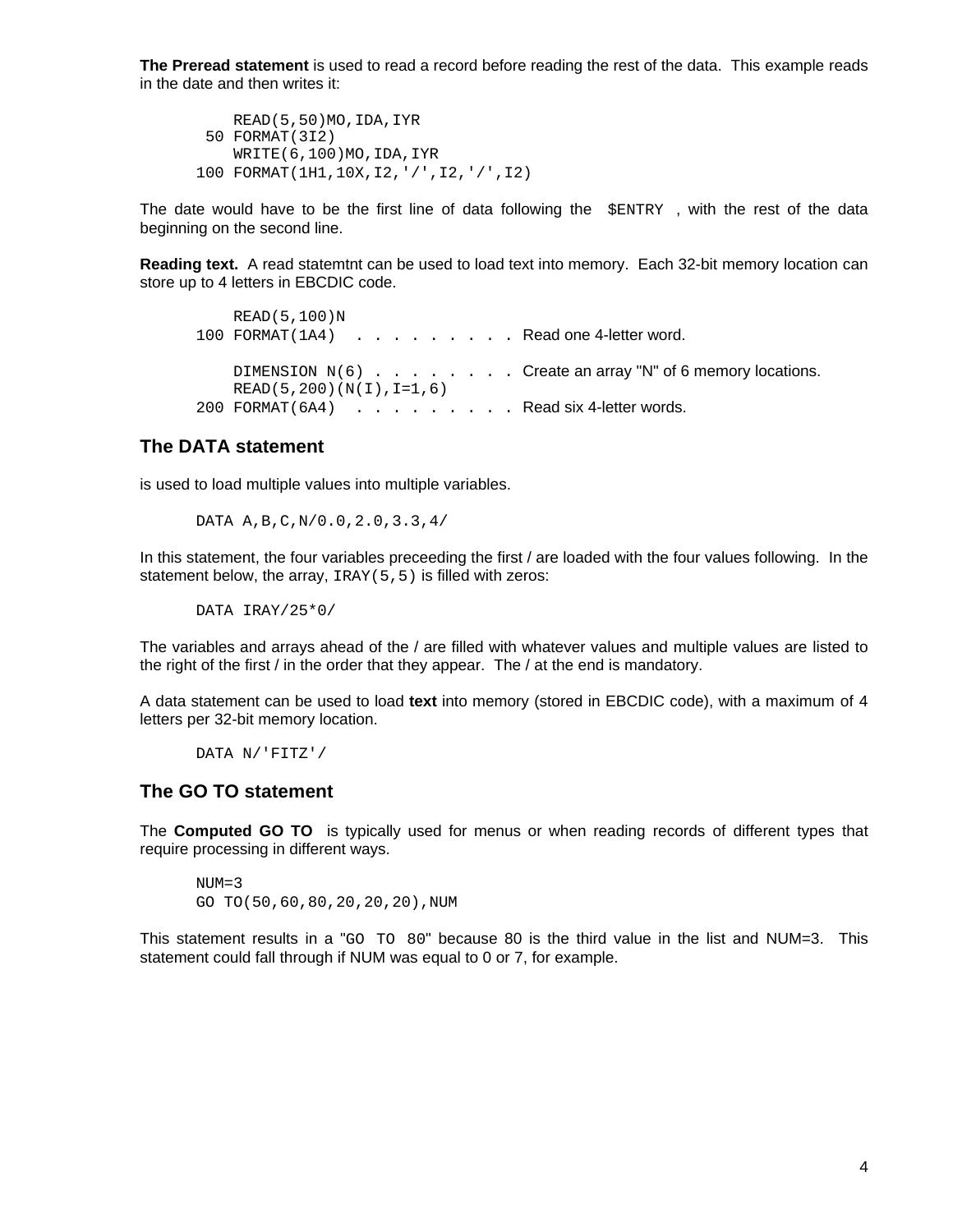

#### IF(NRST .EQ. 0)GO TO 14

NRST is a variable. .EQ. is a **relational operator**. There must be a space before and after it. GO TO 14 is the instruction to be used if the the preceeding statement is true, otherwise the program proceeds to the next statement. You cannot compare real and integer values in an IF statement; they will never be equal. You can have only one "then" statement within the IF statement. If more than one command is to be executed following a true IF statement, then either use multiple IF statements or a GO TO statement.

#### **Relational Operators**

- .EQ. equals
- .NE. not equal to
- .GT. greater than
- .GE. greater than or equal to
- .LT. less than
- .LE. less than or equal to

The relational operators may be used in the same IF statement along with the following logical operators.

#### **Logical Operators**

.AND. - and  $OR - or$ .NOT. - not (we are not to use "not")

**The Arithmetic IF -** Whatever is in the parenthesis is solved for sign. This also could simply be a variable. The sign of the value in parenthesis is used to determine which label to GO TO. If it's negative it goes to the first; if it's zero it goes to the second; and if it's positive it goes to the third. Two of the labels could be the same.

IF(B-A)10,20,30 IF(NRST)20,30,30

The statement cannot fall through, it must go to one of the three labels.

#### **The CONTINUE statement**

#### 13 CONTINUE

The continue statement does nothing. It's just a place to put a heading to be used with a GO TO statement.

#### **Variables**

Variable names may contain up to 6 letters and numbers and must begin with a letter. Integer variables begin with letters I, J, K, L, M, or N. A variable must have an assigned value before it can be used in a calculation, hence counters and accumulators are set to 0 (or some other number) before they are used.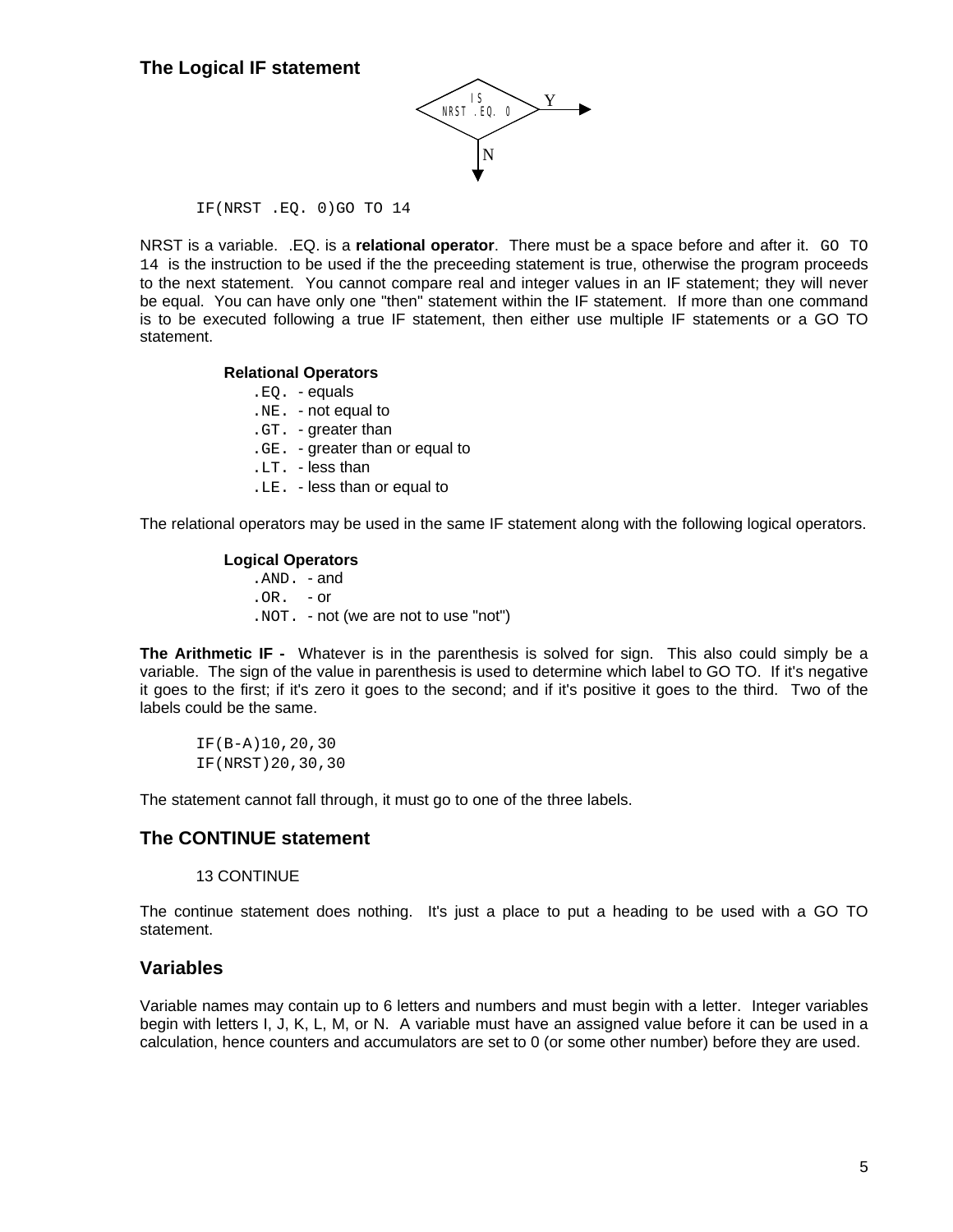#### **Arithmetic statements**

 $VAR1 = VAR1 + VAR2 - 2.57$ 

**=** is a **replacement operator**. The value obtained to the right of the = is assigned to the variable on the left. There may be only one variable on the left.

| <b>Math Hierarchy:</b> | ( ) | parenthesis                        |
|------------------------|-----|------------------------------------|
|                        |     | **3 exponent (cubed in this case)  |
|                        |     | $*, \, /$ multiplication, division |
|                        |     | $+$ , $-$ addition, subtraction    |

**The float.** If an integer variable is used in a calculation with a real number variable, it may be treated as a real number by **float**.

VAR1 = VAR1 \* FLOAT(IVAR4)

**Mixed mode arithmetic.** If integer and real number variables are used in an arithmetic statement without float, the math will be done in real mode. When a real value is loaded into an integer variable, any value to the right of the decimal is discarded, not rounded.

#### **Subroutines**

A subroutine is a **separate** program that does not share variables or headings. The subroutine is named using the same conventions as for variable names, except that the first letter does not denote real/integer. Variable **values** are passed from program to subroutine and back to program by placing them in the **call argument**. The order of the variables is significant; it does not matter whether or not the names match. If an **array** is passed, it must be dimensioned at the beginning of the subroutine, just as it was at the beginning of the program.

CALL HEAD(MO,IDA,IYR)

[other program code may go here]

 STOP END SUBROUTINE HEAD(MO, IDAY, IYR) WRITE(6,100) 100 FORMAT(1H1,100X,I2,'/',I2,'/',I2) RETURN END

A subroutine can be called from multiple places within the program and will return to the line following the line from which it was called. A subroutine can call other subroutines but cannot call itself. The subroutine uses a separate flowchart. The flowchart symbol for call subroutine looks like this:

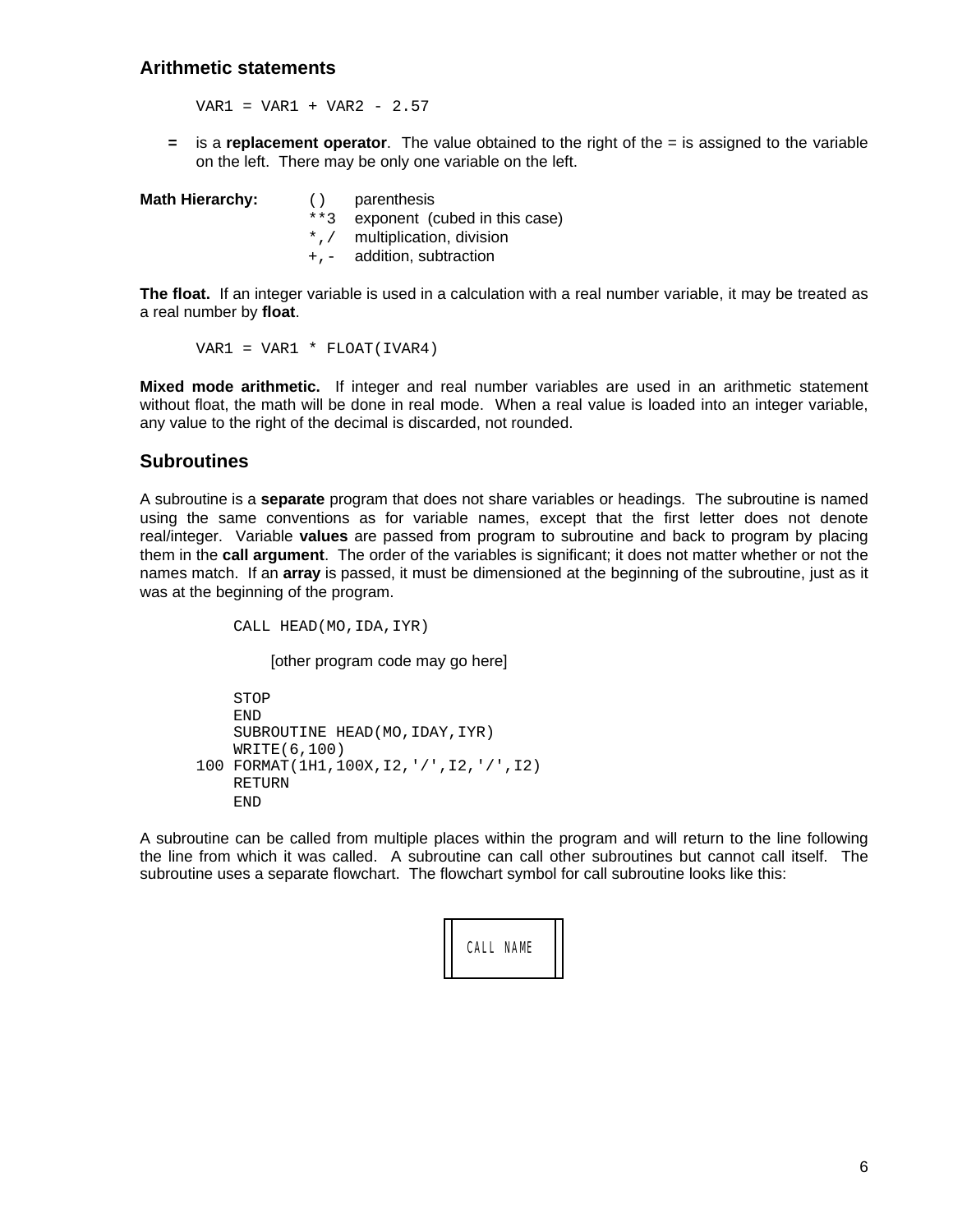The subroutine flowchart looks like this:



#### **The DO LOOP**

Do everything beginning with the next line to label 5 (use a continue statement) a total of 30 times:

DO 5 NR=1,30

5 is a **statement label** specifying the **range** of the Do Loop. NR is an **index variable.** NR assumes the **starting value** of 1 and increments by the assumed **increment value** of 1 each time the statements following are executed, ending with the **end value** of 30. At this point NR increments to 31 and the statement carries through. The value of the index variable is unpredictable following the execution of the Do Loop. If this value is to be used later in the program, it should be stored to another variable before leaving the loop. The starting value, end value, and increment value may be replaced by variables but must be positive integers. To increment by some number other than 1, place the increment value following the end value:

DO 5 NR=1,30,2

An **Implied Do Loop** may be used with a READ or WRITE statement.

```
 READ(5,100)(ARAY(I),I=1,5)
100 FORMAT(5F3.1)
```
A Do Loop occuring within another Do Loop is a **Nested Do Loop**. The following example of a Nested Do Loop is called an **Exchange Sort** and sorts the averages of students in descending order. The averages are in an array called SAVG.

The process begins by the Nested Do Loop comparing the first record with the second. If the second is larger, then the position of the two records is switched. Then the first record is compared with the third record, then with the fourth, and so on until the last record is reached. The largest record is now in the first position. The first Do Loop switches us to the second record and the Nested Do Loop executes the process of comparing the second record with the third, then the fourth, and so on until the last record has been reached. Now the second largest record is in the second position. The first Do Loop switches us to the third record and the Nested Do Loop compares it with the remaining records, etc., etc.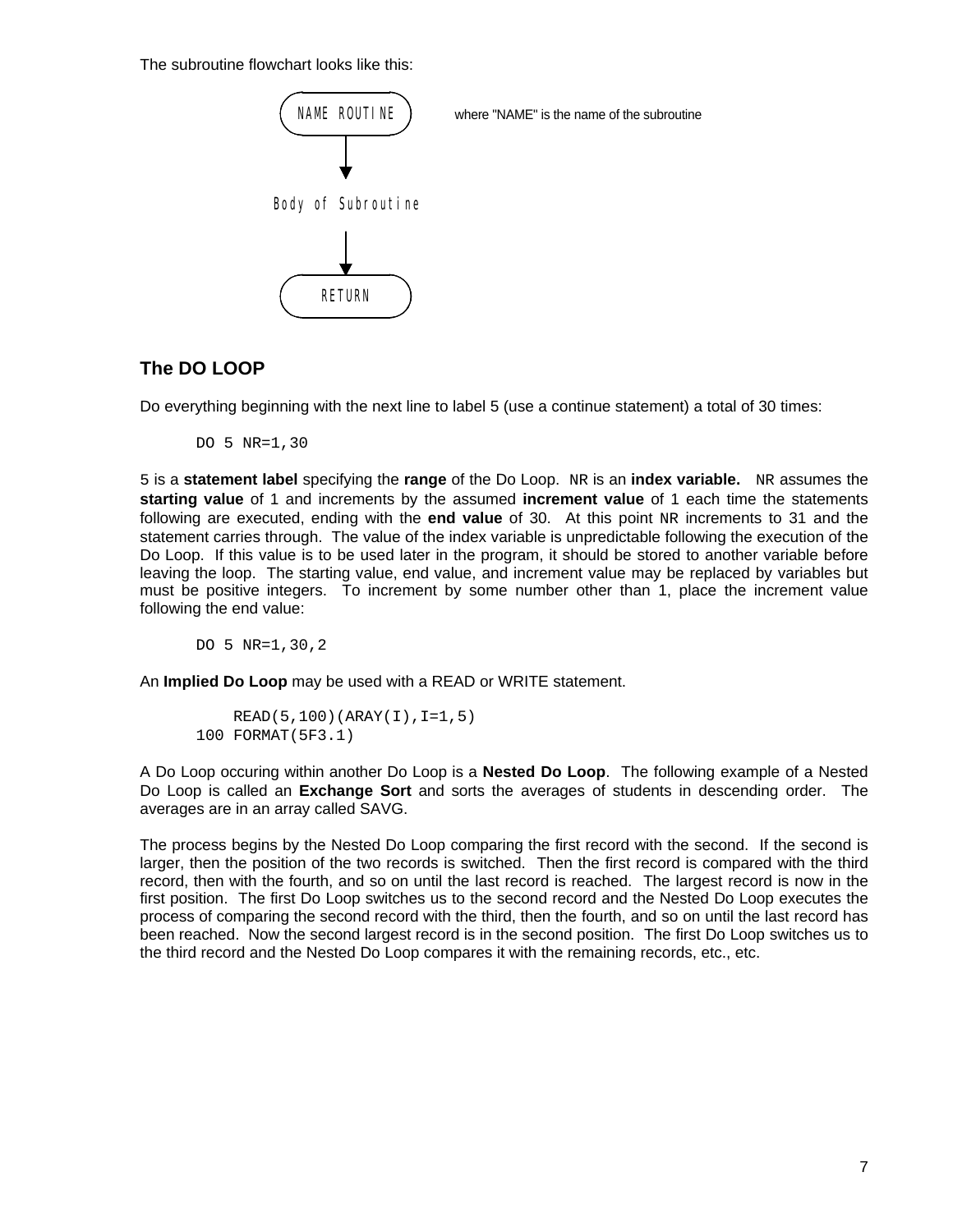| $NL = NSTU - 1$ NL stands for next-to-last                    |  |  |
|---------------------------------------------------------------|--|--|
| DO 91 $N=1$ , $NL$ First Do Loop begins                       |  |  |
| $NX = N + 1$ NX stands for next                               |  |  |
| DO 92 J=NX, NSTU Nested Do Loop begins                        |  |  |
| IF(SAVG(N) $GE.$ SAVG(J))GO TO 92 . Two averages are compared |  |  |
| $HOLD = SAVG(J)$ SAVG(J) is placed in temp. mem. location     |  |  |
| $SAVG(J) = SAVG(N)$ SAVG(J) is replaced by SAVG(N)            |  |  |
| $SAVG(N) = HOLD$ The swap is complete.                        |  |  |
| 92 CONTINUE End of the Nested Do Loop                         |  |  |
| 91 CONTINUE End of the first Do Loop                          |  |  |
|                                                               |  |  |



#### Other **Flowchart Symbols**:

Connecting one point to another off the page. Connecting one point to anothe<br>same page with a noncontinuo





#### **Errors**

**Syntax error** example:

100 FOMAT

#### **Runtime error** example:

IVAR = 3.1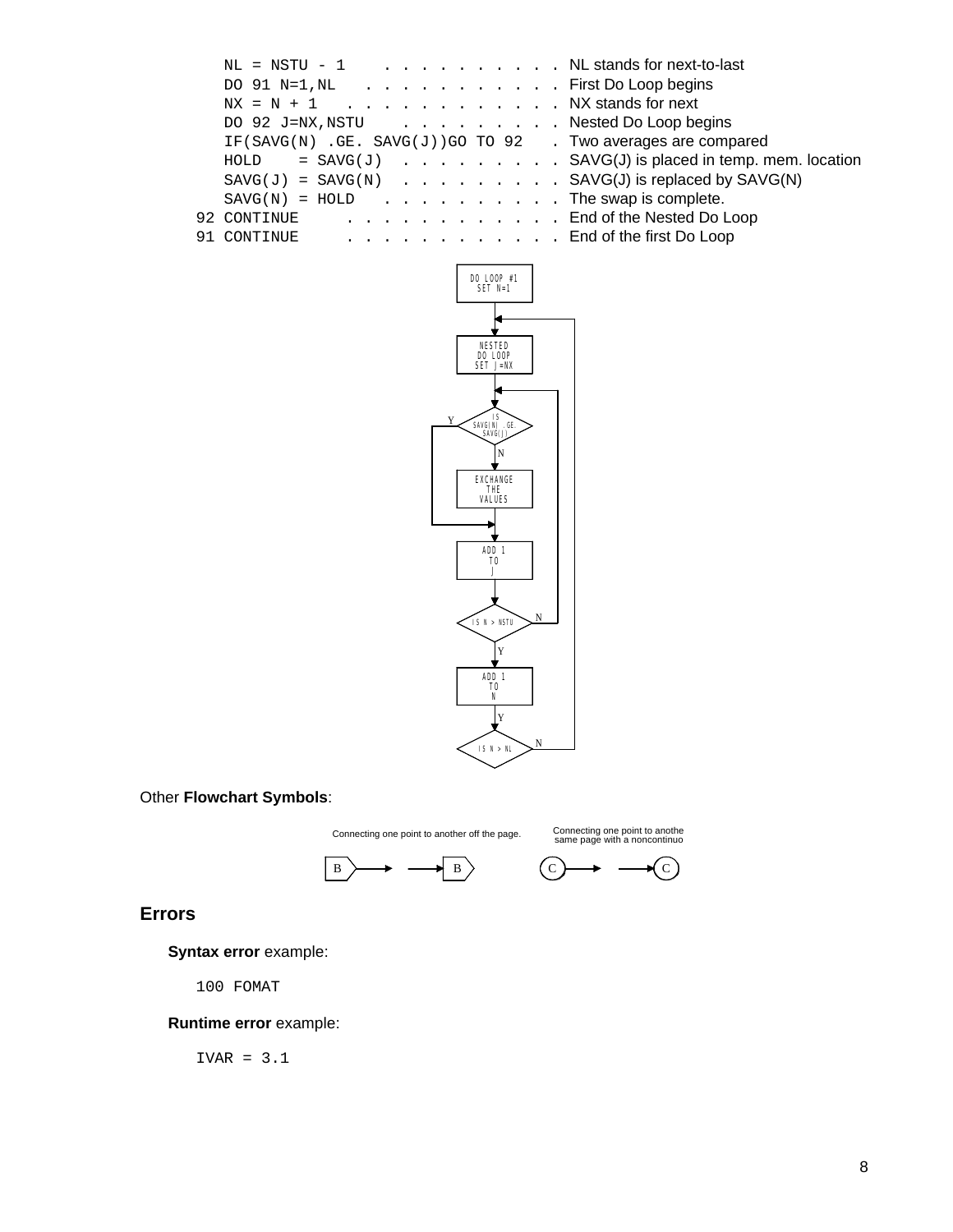The program will stop when it encounters a runtime error. If you get UUUUU in your output, then the variable was empty. If you get \*\*\*\*\*\*, then the field was too small. The number of  $U's$  or \*'s will be equal to the number of spaces allocated by the field descriptor.

#### **Ending the program**



A program may end with the instruction for the printer to go to the top of the next page:

| WRITE (6,199)   |                                                   |
|-----------------|---------------------------------------------------|
| 199 FORMAT(1H1) |                                                   |
| STOP            | [stops the execution of the program]              |
| END.            | [physical end of the program; stops the compiler] |

Following the end of the program is the JCL statement:

```
$ENTRY
```
Next comes the input records (data). To get the **data**, type on the command line:

```
GET SP95FOR? DATA C
```
where ? is the program number. After the data comes:

/\* //

That's it.

#### **Proofreading**

Check for appropriate use of headings; no two format statements have the same heading and write/read statements have a matching format statement.

Is the read statement set to read the correct spaces?

Do the format statements have the proper commas and slashes?

Do the variable names match the fields in type and quantity?

#### **Printing**

PRTMBR *FILENAME* ANY A

#### **Get next assignment**

PRTMBR FOR?SP95 LISTING C

(Replace ? with the assignment number.)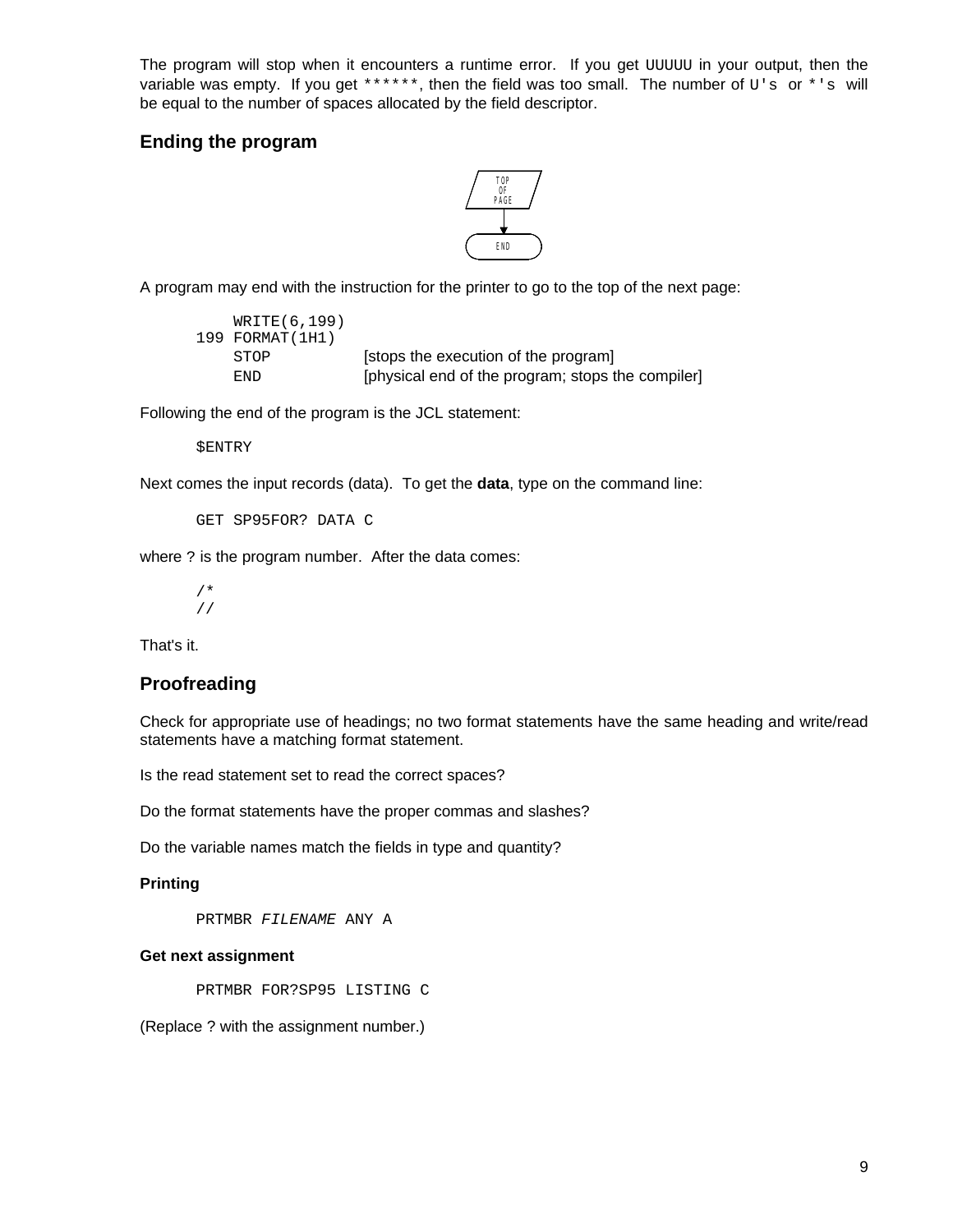JOB *FILENAME* ANY A

#### **Label the program**

TOM PENICK COSC 1403 day & time PROGRAM # RUNS USED: \_\_

# MISCELLANEOUS INFORMATION

**Machine Language** is the lowest level language. It is long, in binary, and machine specific; built in to the computer.

**Assembly Language** is easier to handle. It is a symblic representation of machine language.

**Core Memory** is magnetic, polarized one way or the other. Holds information with power off.

**Volatile Memory** Information is lost when power is removed.

**ROM - Read Only Memory** is permanent memory. It instructs the computer to load the operating system.

#### **PROM - Programmable Read Only Memory EPROM - Erasable Programmable Read Only Memory**

The **Central Processing Unit (CPU)** of the computer is composed of three sections:

- 1. Arithmetic Logic Unit
- 2. Control Unit
	- a. Program Counter (Pointer)
	- b. Instruction Register
- 3. Main Memory Unit

External to the CPU are storage, and input/output devices.

**High Level Languages** such as Fortran, Cobol, C, Basic require a compiler.

**Source Code** is the language in which a program is written.

**Object Code** is the machine language.

**Translators** convert high level languages to machine language. Programs that translate are called translators, not operating systems.

An **Assembler** converts a source program into an object program (ones & zeros).

- A **compiler** converts high level language to a machine language program. It allows a program to be used on various machines provided you have the compiler for that machine.
- An **interpreter** translates to machine code as it executes. It does not use a compiler. It is less efficient because translating takes more time than executing.

**Operating System** - a program that allows a computer to run a variety of other programs without manually resetting switches.